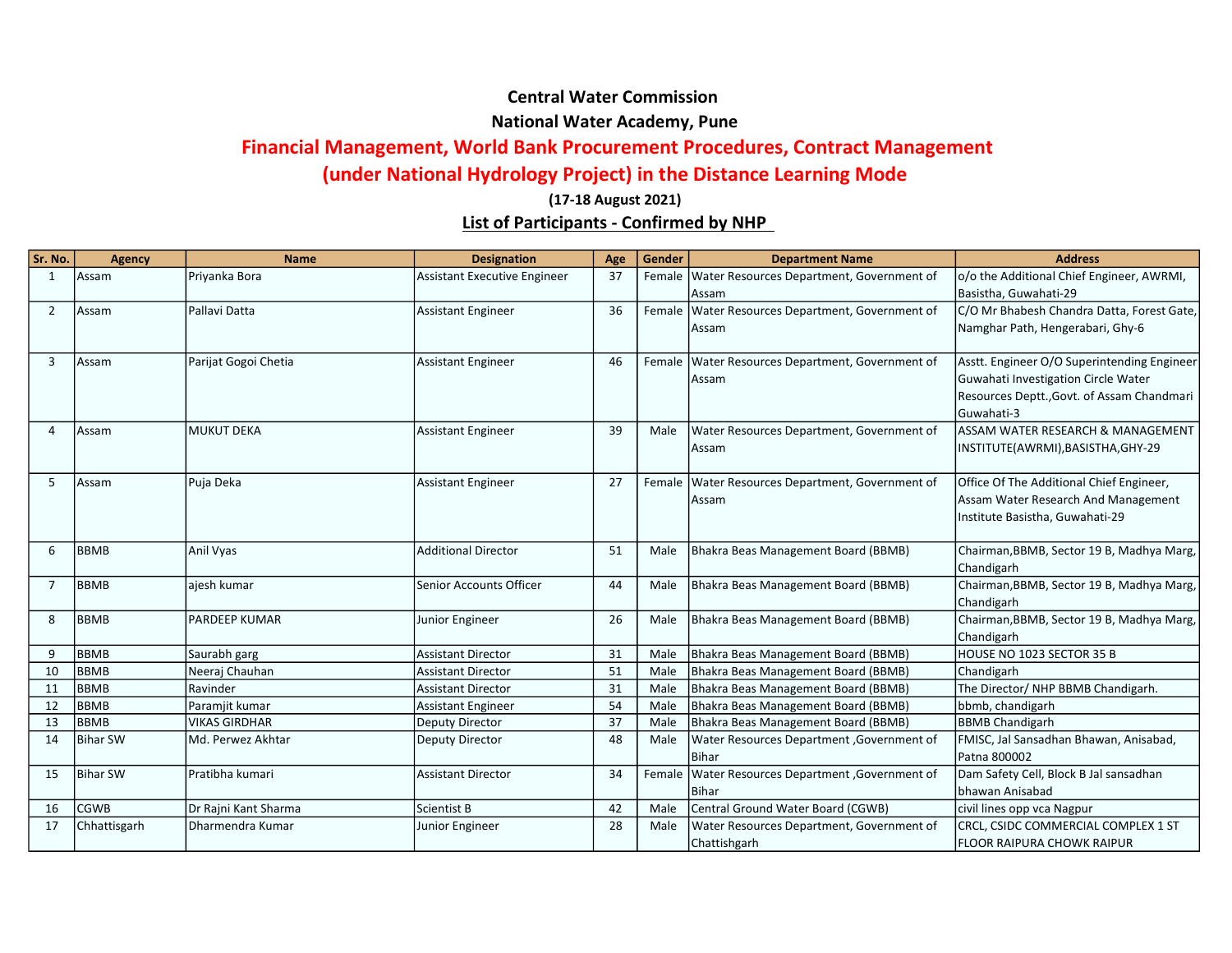| Sr. No. | <b>Agency</b>   | <b>Name</b>                      | <b>Designation</b>               | Age | Gender | <b>Department Name</b>                                                                                            | <b>Address</b>                                                                                                                                  |
|---------|-----------------|----------------------------------|----------------------------------|-----|--------|-------------------------------------------------------------------------------------------------------------------|-------------------------------------------------------------------------------------------------------------------------------------------------|
| 18      | <b>CPCB</b>     | Smriti Waila                     | Office Assistant                 | 24  |        | Female Central Pollution Control Board (CPCB)                                                                     | Parivesh Bhawan, Maharshi Valmiki Marg,                                                                                                         |
|         |                 |                                  |                                  |     |        |                                                                                                                   | East Arjun Nagar, Vishwash Nagar                                                                                                                |
|         |                 |                                  |                                  |     |        |                                                                                                                   | Extension, Shahdara                                                                                                                             |
| 19      | <b>CWPRS</b>    | Dr. Akhilesh Kumar Singh         | <b>Scientist B</b>               | 53  | Male   | Central Water & Power Research Station<br>(CWPRS)                                                                 | CWPRS, KHADAKWASLA, PUNE                                                                                                                        |
| 20      | <b>CWPRS</b>    | Komal Sanjay Vighe               | Assistant Research Officer       | 39  | Female | Central Water & Power Research Station<br>(CWPRS)                                                                 | CWPRS, KHADAKWASLA, PUNE                                                                                                                        |
| 21      | <b>CWPRS</b>    | Dr R MANIVANAN                   | Scientist B                      | 56  | Male   | <b>Central Water &amp; Power Research Station</b><br>(CWPRS)                                                      | Khadakwasla R S Pune                                                                                                                            |
| 22      | <b>CWPRS</b>    | VIKAS KUMAR SHUKLA               | Scientist B                      | 47  | Male   | <b>Central Water &amp; Power Research Station</b><br>(CWPRS)                                                      | PH II DIV., CWPRS, KHADAKWASLA, PUNE-24                                                                                                         |
| 23      | <b>CWPRS</b>    | Jagottam Das Agrawal             | Scientist E                      | 59  | Male   | Central Water & Power Research Station<br>(CWPRS)                                                                 | Ports and Harbour Division CWPRS,<br>Khadakwasla Pune 411024                                                                                    |
| 24      | Delhi           | <b>Shrikant Maury</b>            | <b>Managing Director</b>         | 35  | Male   | Irrigation and Flood Control Department,<br>Government of NCT Delhi                                               | S 8, 2nd Floor, Pankaj Central Plaza, Dwarka<br>Sector 12, New Delhi                                                                            |
| 25      | <b>DOWR</b>     | AMIT KUMAR                       | Deputy Director                  | 39  | Male   | Ministry of Jal Shakti, Department of Water<br>Resources, River Development & Ganga<br>Rejuvenation (DoWR, RD&GR) | NWIC 4th Floor(S), SEWA BHAWAN RK<br><b>PURAM NEW DELHI</b>                                                                                     |
| 26      | Kerala GW       | shajatnan                        | Executive Engineer(Works)        | 46  | Male   | Ground Water Department, Government of<br>Kerala                                                                  | Jalavijnana Bhavan Ambalamukku Kowdiar P<br>O Thiruvananthapuram-03                                                                             |
| 27      | Maharashtra SW  | Swapnil Jagannath Khandare       | <b>Executive Engineer</b>        | 27  | Male   | Water Resources Department, Government of<br>Maharashtra                                                          | Boriadgaon                                                                                                                                      |
| 28      | Maharashtra SW  | YOGITA DEVIDAS JOSHI             | <b>Executive Engineer</b>        | 41  | Female | Water Resources Department, Government of<br>Maharashtra                                                          | EXECUTIVE ENGINEER, HYDROLOGY PROJECT<br>DIVISION, AURANGABAD.                                                                                  |
| 29      | lMaharashtra SW | Vivek Vijayrao Pradhan           | <b>Assistant Accounts Office</b> | 27  | Male   | Water Resources Department, Government of<br>Maharashtra                                                          | Office of Superintending Engineer, Data<br>Collection, Planning and Hydrology Circle,<br>Nashik CDO-MERI Campus, Dindori Road,<br>Nashik-422004 |
| 30      | lMaharashtra SW | Rani L Barde                     | <b>Assistant Accounts Office</b> | 36  | Female | Water Resources Department, Government of<br>Maharashtra                                                          | Superintending Engineer, Data Collection<br>Circle, Nashik                                                                                      |
| 31      | Maharashtra SW  | Parameshwar Pawar                | Junior Engineer                  | 23  | Male   | Water Resources Department, Government of<br>Maharashtra                                                          | a/p padali Tanda, Aurangabad                                                                                                                    |
| 32      | Maharashtra SW  | YOGESH JAGANNATH GHOGARE         | Junior Engineer                  | 31  | Male   | Water Resources Department, Government of<br>Maharashtra                                                          | Section officer, Sonai-2, Mula Irrigation Sub-<br>Division, Ghodegaon                                                                           |
| 33      | Manipur         | NINGTHOUJAM SAMARENDRA SINGH     | Scientist E                      | 34  | Male   | Irrigation and Flood Control Department,<br>Government of Manipur                                                 | ICAR-CIFRI, REGIONAL CENTRE, 4th FLOOR,<br>HOUSEFED COMPLEX, CENTRAL BUILDING,<br>GUWAHATI, ASSAM 781006                                        |
| 34      | NIH             | Ravi kumar                       | <b>Research Officer</b>          | 27  | Male   | National Institute of Hydrology (NIH)                                                                             | Isotope Lab HI Division NIH Roorkee<br>Roorkee, India                                                                                           |
| 35      | Odisha          | <b>SUSANTA KISHORE PATTANAIK</b> | Assistant Executive Engineer     | 57  | Male   | Ground Water Development, Government of<br>Odisha                                                                 | D-82, bjb FLAT, BJB Nagar, Bhubaneswar                                                                                                          |
| 36      | Odisha          | SHILADITYA MISHRA                | Assistant Executive Engineer     | 29  | Male   | Ground Water Development, Government of<br>Odisha                                                                 | HP, BUILDING, UNIT-8 DELTA SQUARE<br><b>BHUBANESWAR</b>                                                                                         |